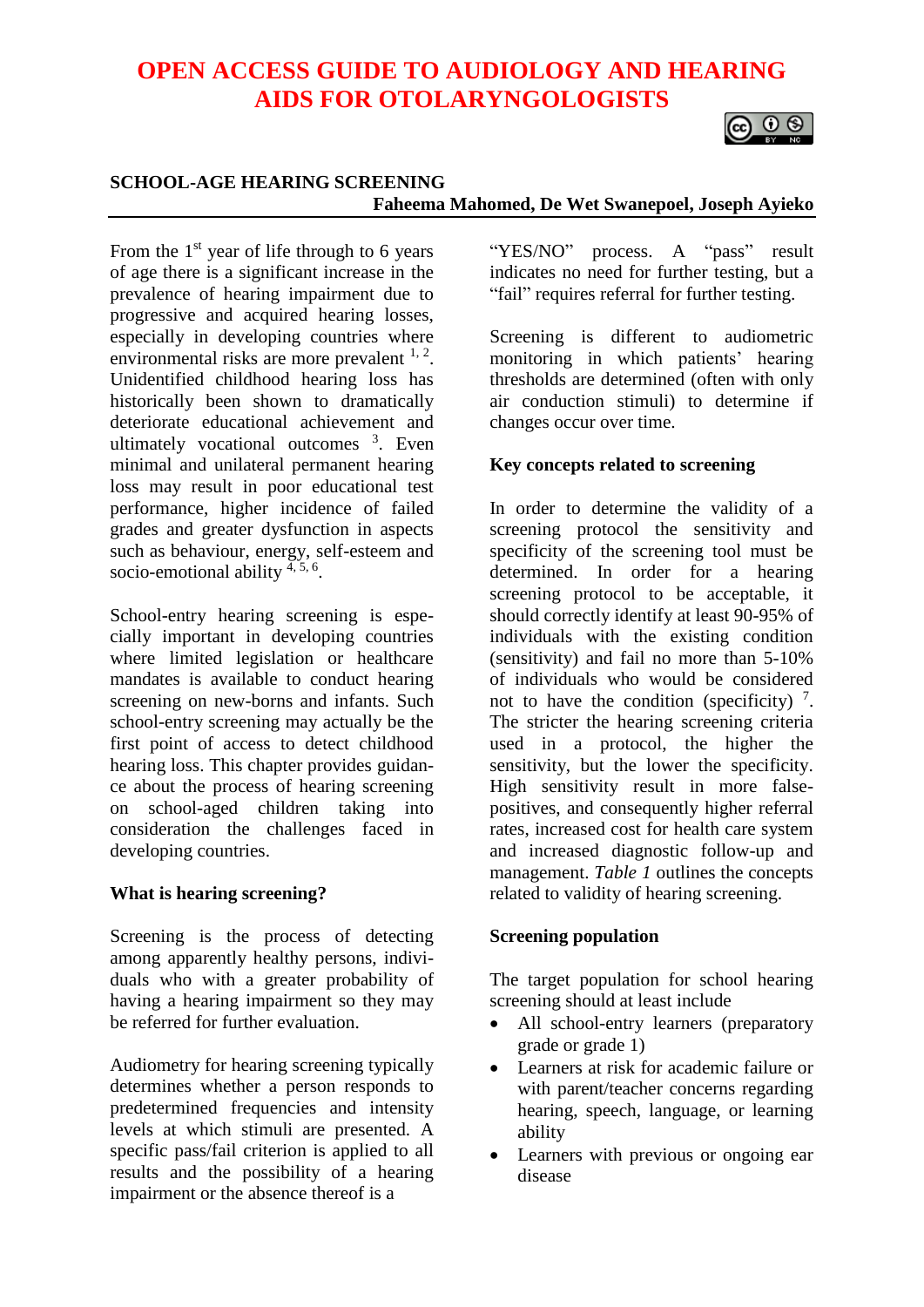| Concept                | <b>Definition</b>            |
|------------------------|------------------------------|
| <b>Sensitivity</b>     | Accuracy of a tool to        |
|                        | correctly predict            |
|                        | individuals with the target  |
|                        | condition being identified   |
| <b>Specificity</b>     | Accuracy of the tool to      |
|                        | correctly identify           |
|                        | individuals who do not       |
|                        | have the target condition    |
|                        | being screened for           |
| <b>False-Positives</b> | Children without the target  |
|                        | condition not accurately     |
|                        | identified and classified as |
|                        | having abnormal hearing      |
| <b>False-Negatives</b> | Children with the target     |
|                        | condition not accurately     |
|                        | identified and classified as |
|                        | having normal hearing        |
| <b>True-negatives</b>  | Infants without the target   |
|                        | condition accurately         |
|                        | identified                   |
| <b>True-positives</b>  | Infants with target          |
|                        | condition accurately         |
|                        | identified                   |
| <b>Positive</b>        | Ratio of the number of       |
| predictive value       | those scoring positive on    |
| (PPV)                  | the test, who truly have the |
| (NPV)                  | target condition, to the     |
|                        | number of all those who      |
|                        | scored positive on the test  |
| <b>Negative</b>        | Ratio of the number of       |
| predictive value       | those scoring negative,      |
| (NPV)                  | who truly do not have the    |
|                        | target condition, to the     |
|                        | number of all those scoring  |
|                        | negative on the test         |

*Table 1: Definition of concepts* 

However it is often not possible to screen every school-aged child in Grade 1 due to lack of time, equipment and staffing. Where resource constraints are evident, atrisk children should be prioritised to be screened. The following risk factors would suggest a need for screening  $3$ :

- Family history of late or delayed onset hereditary hearing loss
- Craniofacial anomalies, including those with morphological abnormalities of the pinna and ear canal
- Stigmata or other findings associated with a syndrome known to include sensorineural and/or conductive hearing loss
- Head trauma with loss of consciousness
- Reported exposure to potentially damaging noise levels or ototoxic drugs
- History of otitis media

# **Screening personnel**

Screening personnel may include schoolnurses or community health workers. They should receive adequate training in screening methods and referral pathways. This should be accompanied by regular monitoring and quality control and ongoing training. An audiologist or other person with appropriate expertise may facilitate training and monitoring.

# **Screening technologies**

A number of test procedures have been utilised for screening. The current recommendation for school screening is pure tone screening audiometry. This utilises a pass/fail criterion that determines the possibility of the presence or absence of a hearing impairment. Tympanometry can be used as a subsequent screening test to determine the status of the middle ear  $3$ . Speech audiometry, otoacoustic emissions (OAE´s), speech-in-noise testing and, questionnaires are other screening methods that have been utilised; these tests have not been suggested to be used as a substitute for pure tone audiometry school-based screening.

# **Goal of a hearing screening program**

The goal of a hearing-screening program is to identify children with a hearing loss in order to allow for further diagnosis and intervention. It should be relatively *simple to perform, require minimal preparation,*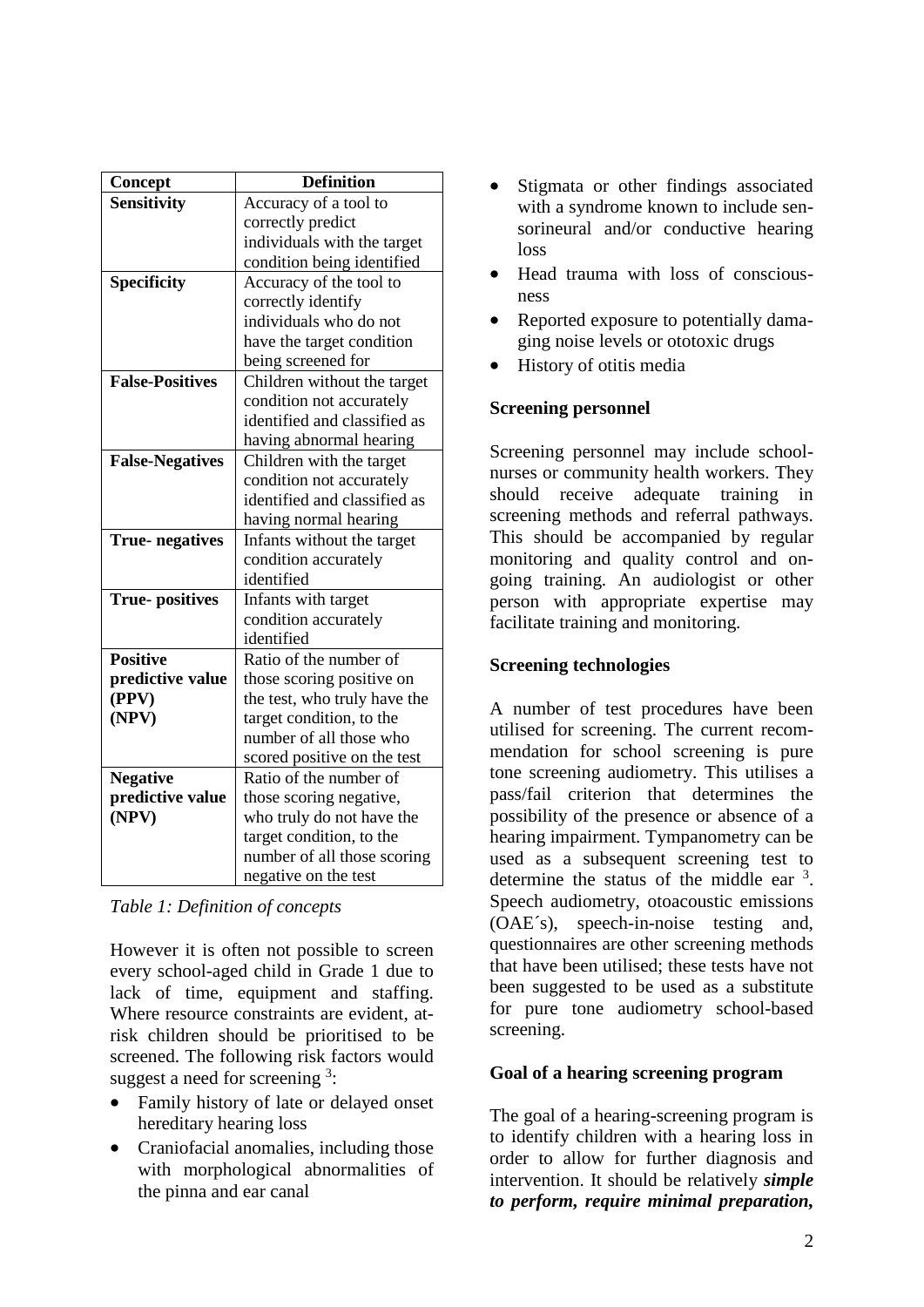*and be cost-effective*. In order to achieve this, clear goals need to be identified with specific criteria, which would not overwhelm under-resourced health care systems with excessive referrals.

However, the degree and type of hearing loss to be identified is defined by establishing a target disorder. The target disorder for school-aged hearing screening is often referred to as an *educationally significant hearing loss (ESHL)* 3, 8. ESHL is any form of hearing impairment that could potentially interfere with a learner's academic performance. ESHL may include permanent sensorineural, conductive or mixed hearing loss but may also include transient conductive losses. Whilst ESHL is specified as a threshold > 20 dB HL at 1, 2, or 4 kHz in either ear by some guidelines  $3, 8$  other programmes use intensity levels of 25 dB HL or even 30 dB HL 3, 8, 11,12,13 *.*

*Appendix A* is an example of how a hearing-screening program can be effectively utilised in a developing country *e.g.* rural Kenya.

# **Hearing screening protocol**

A hearing screening protocol includes the tests and procedures that are used in the hearing-screening program. Once the target disorder has been identified, a decision about equipment and procedures is made. *Figure 1* provides a schematic representation of the procedures and protocols that could be utilised in a hearing-screening program in order to determine an appropriate diagnosis and intervention.

#### **Calibration of equipment & daily check**

The purpose of routine checking is to ascertain that equipment is working properly, that its calibration has not noticeably altered and that its attachments, leads and accessories are not defective and may affect the test results. A daily listening check should be performed by the tester to rule out distortion, crosstalk and to determine that defects do not exist in major components. It is advisable that the equipment is calibrated at least once a year according to the international and national standards (*e.g.* ISO 389-1)<sup>9</sup>.

#### **Screening environment**

Screening should be conducted in a quiet environment with minimal visual and auditory distractions. Ambient noise from ventilation, an adjacent hall or classroom, children moving about in the test room and screening personnel giving instructions all contribute to difficulty with screening and may result in false-positive results.

Maximum permissible ambient noise levels (MPANLs) according to ISO 389- 1:1998<sup>9</sup> when using TDH39 headphones must be adhered to during screening to ensure reliable results *(Table 2)*.

| <b>Screen</b>   |      | $1$ kHz $\mid$ 2 kHz $\mid$ 4 kHz |      |
|-----------------|------|-----------------------------------|------|
| intensity       |      |                                   |      |
| <b>20 dB HL</b> | 31.0 | 37.0                              | 49.7 |
| 25 dB HL        | 36.0 | $\Lambda$                         | 54 C |

*Table 2: Maximum permissible ambient noise levels (MPANLs) for TDH 39 headphones in dB SPL*

Most school systems, especially in developing countries, do not have the equipment or expertise to take ambient noise measurements in areas used for screening. Although not ideal, an alternate approach is to use a biologic noise level check prior to the start of hearing screening. This is defined as the ability to establish hearing thresholds at least 10 dB below the screening level (*e.g.*15 dB HL for screening conducted at 25 dB HL) at all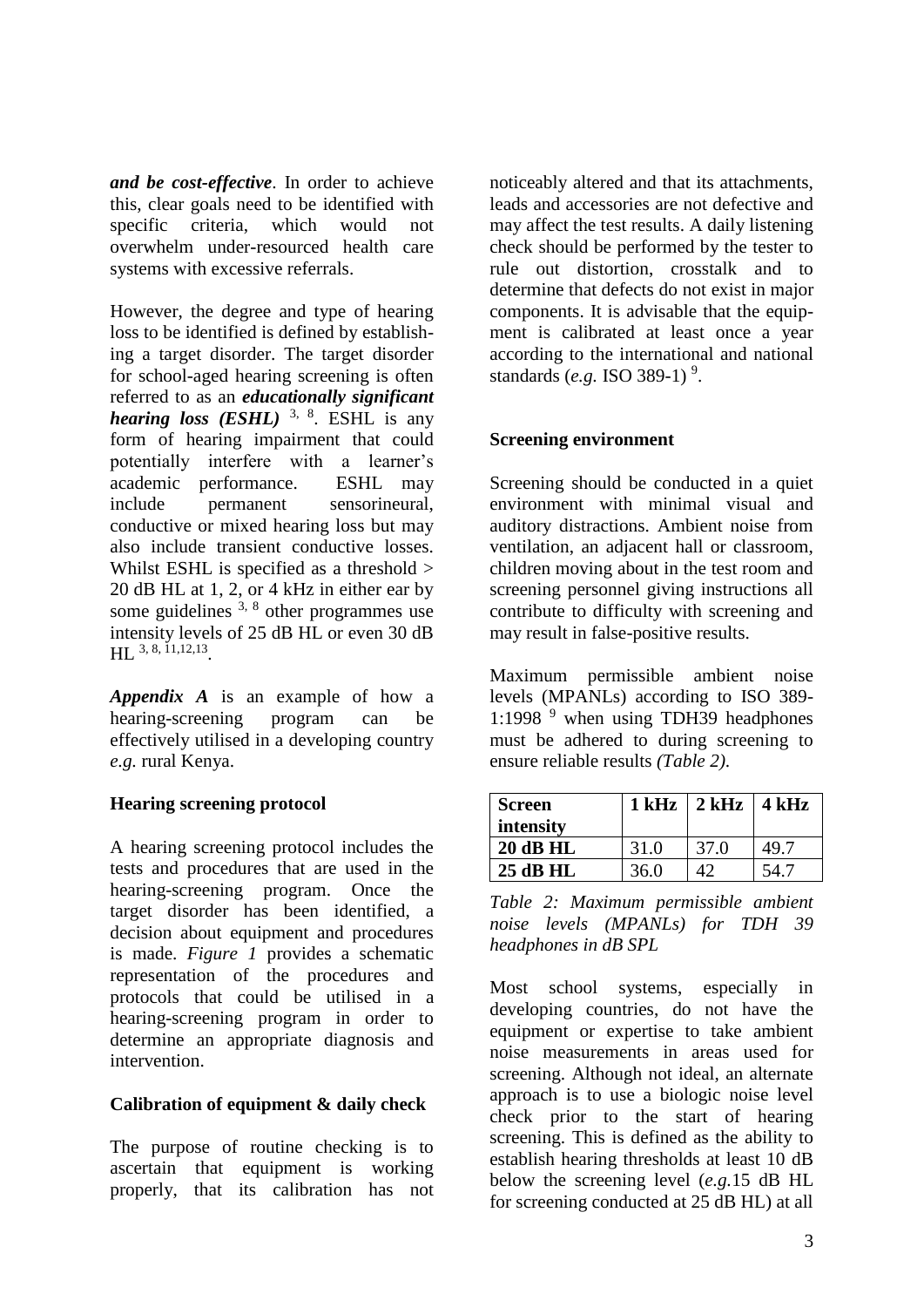

*Figure 1: Flowchart depicting recommended procedure to follow in school-aged hearing screening using a 25 dB HL screening level*

frequencies for a person with known normal hearing. If these thresholds cannot be established, the area must not be used for screening. Recent screening tools (automated smartphone audiometer) have also attempted to integrate monitoring of real-time noise to assist screeners <sup>10</sup>.

#### **Screening procedures**

When utilising pure tone screening, pure

tone signals are presented across different frequencies, first in the one ear and then in the other. Responses to the signals typically include a raising a hand or a conditioned response such as dropping a block in a bucket. The presence or absence of a child's response is recorded for each tone. The child should be seated facing a blank wall with his/her back turned towards the tester so that no visual cues can be detected *(Figure 2)*. The remaining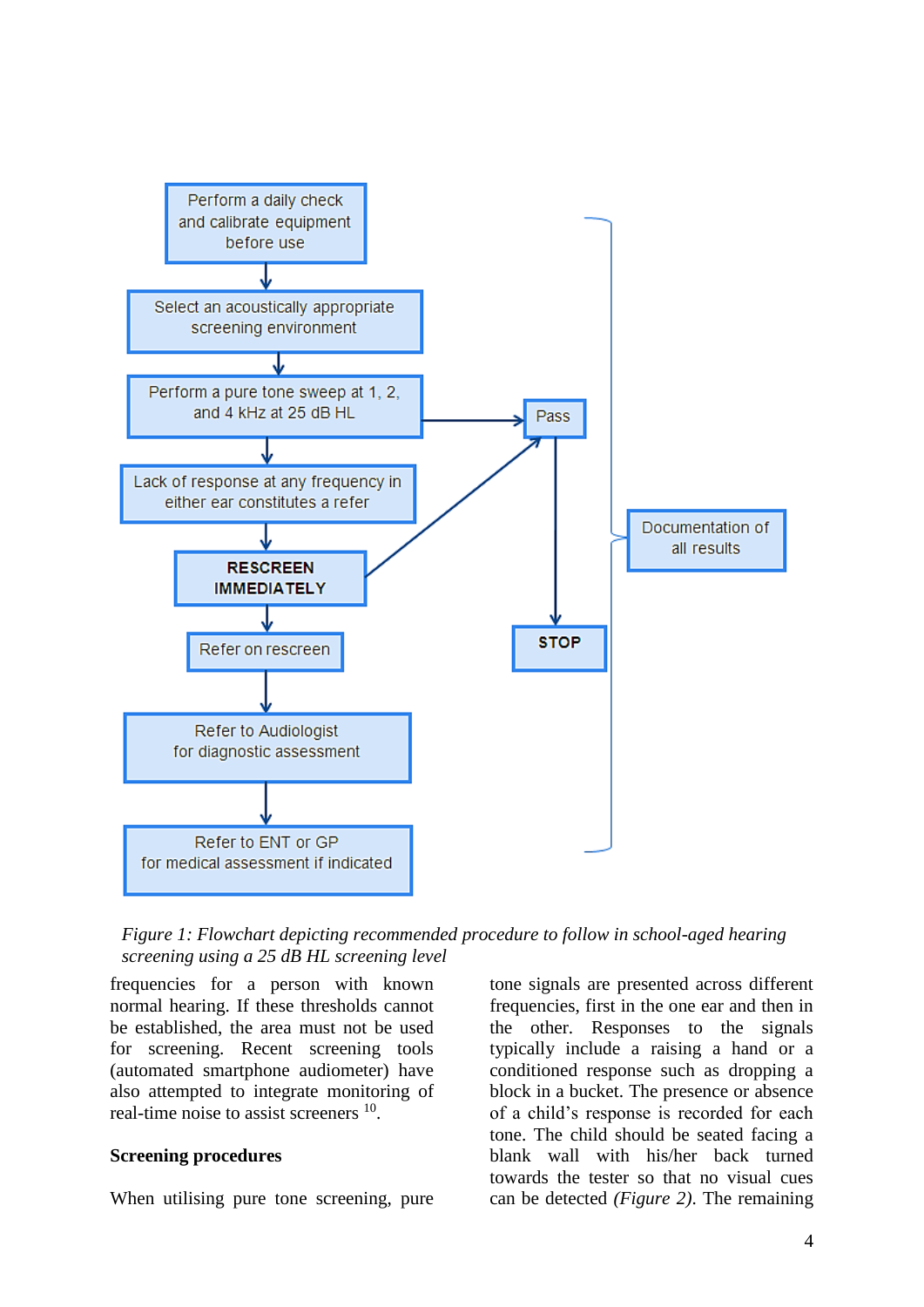screening procedures are described below and summarized in *Table 3*.



*Figure 2: Seating position while conducting pure tone audiometry screening*

| <b>Considerations</b> | <b>Recommendations</b>                 |
|-----------------------|----------------------------------------|
| <b>Screening</b>      | $1, 2$ and $4$ kHz                     |
| frequencies           |                                        |
| <b>Screening</b>      | 20 dB HL (underserved,                 |
| intensity             | developing countries                   |
|                       | should consider 25 and                 |
|                       | 30 dB HL)                              |
| <b>Number of</b>      | Tone may be presented                  |
| presentations         | more than once, but no                 |
|                       | more than 4 times                      |
| Pass/refer            | Fail at one frequency in               |
| criteria and          | either ear requires<br>a               |
| rescreening           | rescreen, a rescreen fail              |
|                       | at any frequency in                    |
|                       | either ear indicates<br>$\overline{a}$ |
|                       | referral for further                   |
|                       | testing                                |

*Table 3: Summary of screening recommendations*

*Screening frequencies:* Recommended test frequencies vary but general consensus of current guidelines is to use 1, 2 and 4 kHz as the test frequencies for screening  $3$ , 8, 11, 12, 13| .

*Screening intensity:* A pure tone screening level of 25 dB HL has been suggested to have the best combined sensitivety/specificity rates when screening for ESHL, but has poorer sensitivity when screening for minimal hearing losses  $14$ . The decision what level to use is based on the selected target disorder (*e.g.* ESHL), and how it is defined. Using the stricter criterion of 20 dB HL screen level as commonly recommended  $3$ ,  $8$  will identify milder losses but will also result in a significant increase in children referred for further testing which demands more health care resources. In developing countries where health resources are limited alternative screening levels may be necessary to ensure referral rates do not overwhelm already burdened health systems. A cut-off of 25 or 30 dB HL may provide a reasonable trade-off in terms of identifying hearing losses that will be educationally significant, at the risk of missing some milder losses, whilst ensuring acceptably low referral rates (e.g.  $<$  4%).

*Number of presentations:* It is not unusual for children to fail to respond to a single pure tone presentation when hearing screening is performed in the presence of varying levels of ambient noise. This occurs particularly when young children have limited attention spans, or when the intensity of the pure tone is close to the hearing threshold. Thus, a pure tone may need to be presented more than once at a specific intensity if a child fails to respond. Caution is however warranted to prevent that so many repetitions of the tone is provided that the eventual false positive responses will be considered a pass. Therefore, it is reasonable that more than one, but no more than 4 pure tone presentations are given if a child does not respond to the first presentation <sup>3</sup>. Other than for training purposes, it is important that the chosen decibel level screening criterion be adhered to throughout the hearing screening and that the level is never increased if the child fails to respond.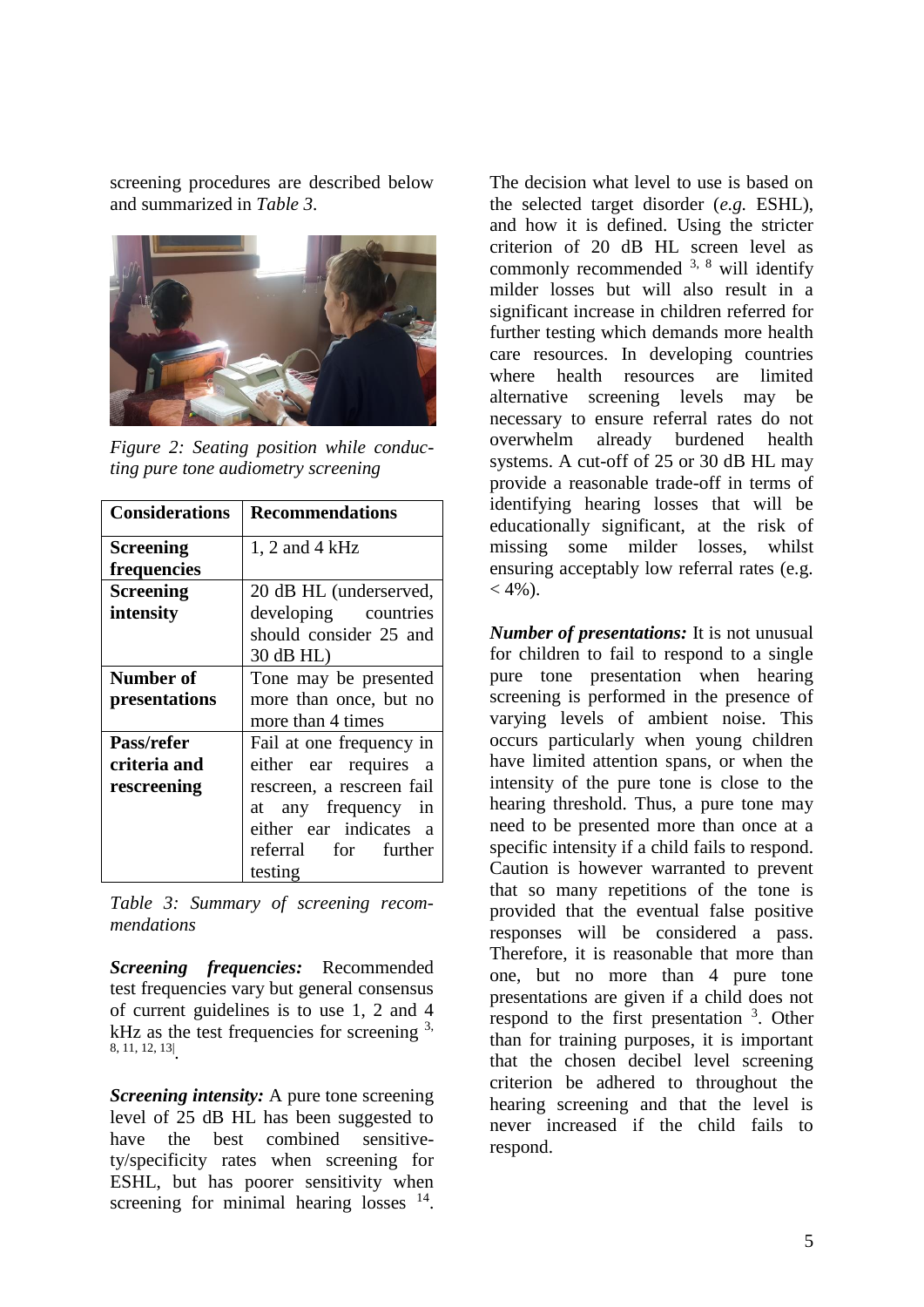*Pass/refer criteria and rescreening:* A pass result for a child usually constitutes a pass at all frequencies (1, 2 and 4 kHz) at the recommended screening intensity (*e.g.* 20, 25 dB HL or 30 dB HL) in both ears. If a child does not respond at the screening intensity at one or more frequencies in either ear, the tester should instruct the child again, reposition the earphones, and rescreen within the same screening procedure in which the child failed. Children who do not pass the rescreen should be referred for further diagnostic hearing evaluation and if needed for a medical evaluation by a general practitioner or an Ear, Nose and Throat specialist.

# **Documentation of results**

All identifying information, screening results, and recommendations for rescreening, assessment, or referral should be documented (Appendix B, example of a screening form). Furthermore, information pertaining follow-up, including personnel conducting follow-up, should be recorded. Prior to initiating screening, a process for notifying parents/guardians and teachers of the screening result should be arranged (Appendix C, example of a consent forms).

#### **Diagnosis and intervention**

Prior to initiating hearing screening at schools, services should be in place or should be developed to accommodate referrals resulting from the screening. *Table 4* indicates the professionals that may be needed to make an appropriate diagnosis and provide intervention:

Children who fail hearing screening must be referred for further diagnostic testing to determine if a hearing loss exists and if present, what the type, degree, configuration and symmetry of the loss is. As illustrated in *Table 3*, audiologists perform diagnostic assessments whilst medical

personnel may be required to further examine children if a conductive hearing loss is identified. Interventions relating to the hearing loss should subsequently be provided by the audiologist or by medical personnel (ENT, GP or nurse) if there is a conductive hearing loss.

| <b>Professional</b> | Diagnosis & Intervention |
|---------------------|--------------------------|
| Audiologist         | Diagnostic evaluation    |
|                     | of hearing               |
|                     | Fitting of hearing aids  |
|                     | or                       |
|                     | FM systems               |
| ENT, GP or          | Determine cause of       |
| <b>Nurse</b>        | conductive hearing       |
|                     | losses                   |
|                     | Management of con-       |
|                     | ductive pathologies      |
|                     | (middle ear infection,   |
|                     | wax)                     |

*Table 4: Personnel required for diagnosis and intervention*

In some under-resourced settings, audiological or medical interventions may not be readily available. While services are sought out, important environmental modifications can be made with immediate effect for children with hearing loss in school settings. These modifications can provide significant support in the before audiological and/or medical intervention is commenced and may include the following:

- Sit the child in the front of the class
- Reduce background noise *e.g,* turn off music and choose a quiet place for activities in order to optimise listening and communication
- Use carpets, drapes, pillows and other soft materials to absorb disturbing "excess sound"
- Provide visual cues when talking to a child with a hearing disability, and make eye contact before you start to speak. A gentle tap on the shoulder will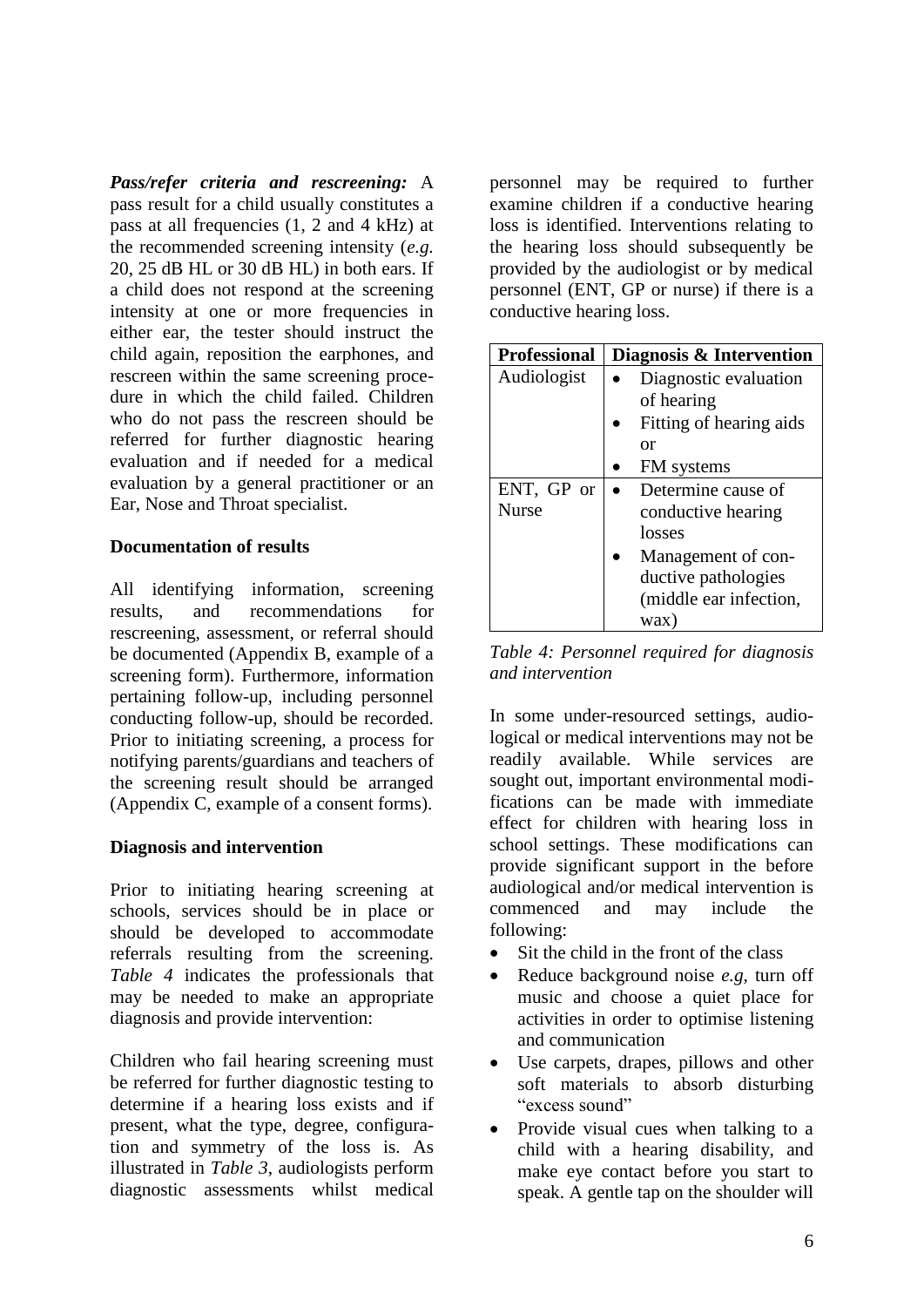usually get the child's attention. Look at the child while speaking and *encourage* him/her to watch your lips

# **Summary of school hearing screening process**

- Have equipment calibrated once a year
- Obtain parental consent
- Perform biological check of equipment prior to daily screening
- Only screen in an acoustically appropriate screening environment
- Perform a pure tone sweep at 1000, 2000, and 4000 Hz at 25 dB HL (or alternative selected screening intensity and frequencies)
- Present a tone more than once but no more than 4 times if a child fails to respond
- Lack of response at any frequency in either ear constitutes a failure
- Rescreen immediately
- Use tympanometry in conjunction and as a second-stage screening method to evaluate middle ear status
- Document findings
- Make appropriate referrals and followups

# **Conclusion**

Any loss of hearing sensitivity constitutes a major barrier to effective learning as all formal learning activities in school environments are mediated through the sense of hearing. Hearing screening programs should be initiated for pre-school or school aged children to support equal educational opportunities for children who suffer from communication disorders  $^{13}$ . A systematic screening programme with correct equipment, trained personnel and adequate follow-up services will allow children with ESHL to be accurately diagnosed and managed to provide them with equal learning opportunities.

# **References**

1.Goulios H, Patuzzi RB. Audiology education and practice from an international perspective. International journal of audiology [Internet]. 2008 Oct [cited 2013 Nov 23];47(10):647–64. Available from: http://www.ncbi.nlm.nih.gov/pubmed/1892 3986

2. Fagan, J.J., & Jacobs M. Survey of ENT services in Africa: Need for a comprehensive intervention. Global Health Action [Internet]. 2009; Available from: DOI: 103402/gha.v2i0.1932.

3. Audiology American Academy of Audiology Clinical Practice Guidelines Childhood Hearing Screening. 2011 p. 1– 62.

4. Bess FH, Dodd-Murphy JD PR. Children with minimal sensorineural hearing loss: prevalence, educational performance, and functional health status. ear and hearing. 1998;17:1–11.

5. McKay S, Gravel JS, Tharpe AM. Amplification considerations for children with minimal or mild bilateral hearing loss and unilateral hearing loss. Trends in amplification [Internet]. 2008 Mar [cited 2014 May 10];12(1):43–54. Available from:

http://www.ncbi.nlm.nih.gov/pubmed/1827 0178

6. Tharpe AM. Trends in Amplification. Trends in Amplification. 2008;12(1):7–15.

7. Muse C, Harrison J, Yoshinaga-Itano C, Grimes A, Brookhouser PE, Epstein S, et al. Supplement to the JCIH 2007 position statement: principles and guidelines for early intervention after confirmation that a child is deaf or hard of hearing. Pediatrics [Internet]. 2013 Apr [cited 2014 Mar 27];131(4):e1324–49. Available from: http://www.ncbi.nlm.nih.gov/pubmed/2353 0178

8. American Speech-Language-Hearing Association. Guidelines for manual puretone threshold audiometry. American Speech-Language-Hearing Association.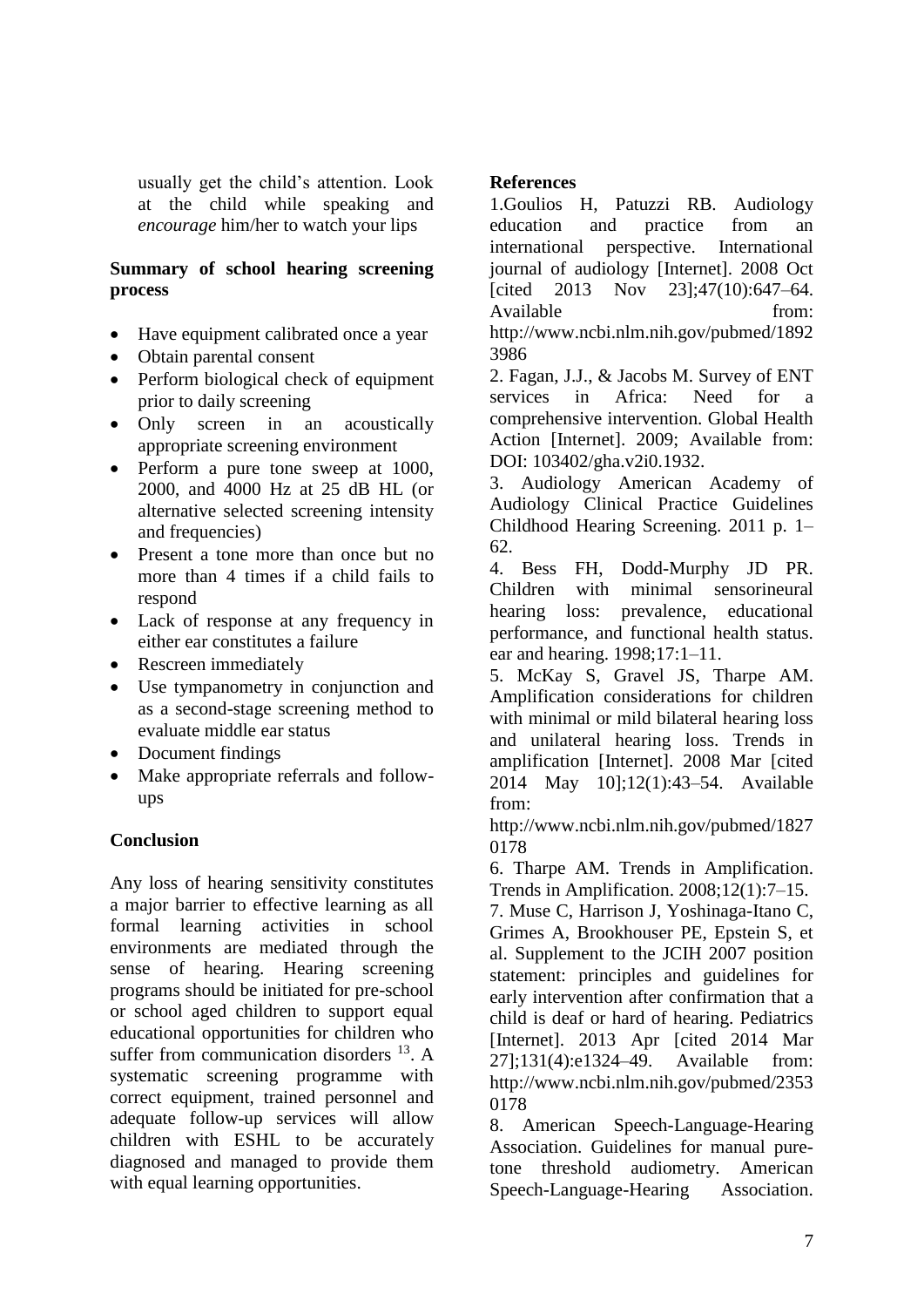2005.

9. ISO 389-1. "Reference zero for the calibration of audiometric equipment – Part 1: Reference equivalent threshold sound pressure levels for pure tones and supra-aural earphones."ISO, Geneva, Switzerland; 1998.

10. Swanepoel, D, Myburgh, H, Howe, D, Mahomed, F, Eikelboom RH. Schoolbased hearing screening automated smartphone audiometer with integrated noise monitoring. International Journal of Audiology: in press.

11. Cunningham M, Cox EO. Hearing assessment in infants and children: Recommendations beyond neonatal screening. American Academy of Pediatrics. 2003;111(2):436–40.

12. Fortnum HM, Summerfield AQ, Marshall DH, Davis AC, Bamford JM. Prevalence of permanent childhood hearing impairment in the United Kingdom and implications for universal neonatal hearing screening: questionnaire based ascertainment study. 2001;323:1–6.

13. Skarzynski, Henryk, Piotrowska A. International Journal of Pediatric Otorhinolaryngology Screening for preschool and school-age hearing problems :<br>European Consensus Statement European Consensus Statement. 2012;76:120–1.

14. Dodd-Murphy, J. & Murphy W. School hearing screening referral and DPOAEs. Scottsdale, AZ.: presented at the annual meeting of the American Auditory Society; 2006.

# **Authors**

# **Faheema Mahomed**

Lecturer in Audiology & Speech-Language Pathology Department of Speech-Language Pathology & Audiology University of Pretoria South Africa [faheema.mahomed@up.ac.za](mailto:faheema.mahomed@up.ac.za)

# **Joseph Ayieko**

Manager at Swedish Rotary Hearing Aid Centre in Nyeri, Kenya *Diploma in Hearing Aid Acoustics* 

# **Co-author and Editor**

De Wet Swanepoel PhD Professor Department of Communication Pathology University of Pretoria Pretoria, South Africa [dewet.swanepoel@up.ac.za](mailto:dewet.swanepoel@up.ac.za)

# **Editors**

Claude Laurent MD, PhD Professor in ENT ENT Unit Department of Clinical Science University of Umeå Umeå, Sweden [claude.laurent@ent.umu.se](mailto:claude.laurent@ent.umu.se)

Johan Fagan MBChB, FCS(ORL), MMed Professor and Chairman Division of Otolaryngology University of Cape Town Cape Town, South Africa [johannes.fagan@uct.ac.za](mailto:johannes.fagan@uct.ac.za)





The Open Access Atlas of Otolaryngology, Head & Neck Operative Surgery by Johan Fagan (Editor) [johannes.fagan@uct.ac.za is](http://creativecommons.org/choose/www.entdev.uct.ac.za/index_files/Page650.htm) licensed under a Creative Commons Attribution - [Non-Commercial 3.0 Unported](http://creativecommons.org/licenses/by-nc/3.0/)  **[License](http://creativecommons.org/licenses/by-nc/3.0/)**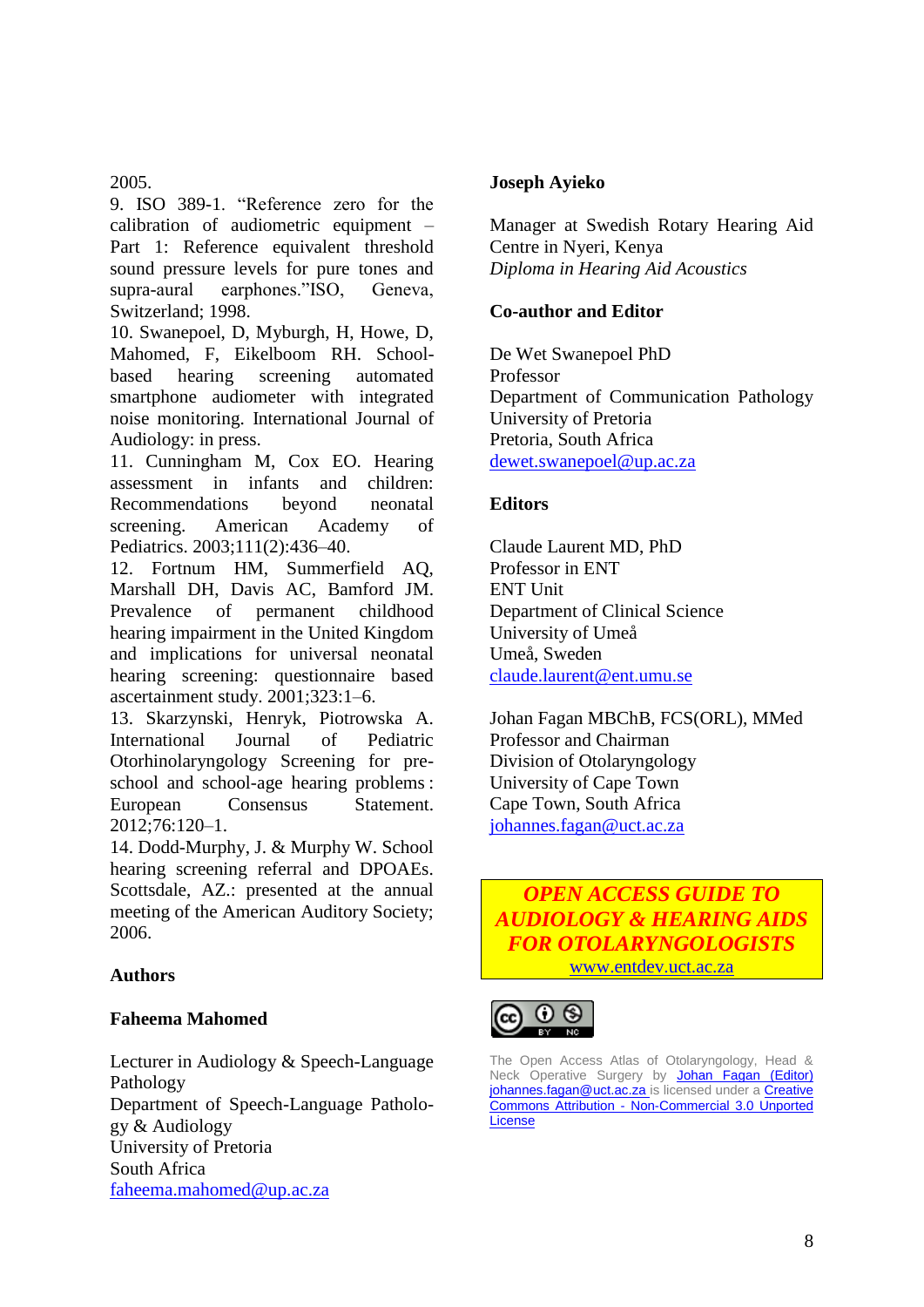# **APPENDIX A**

**A screening program for rural Kenya to identify hearing impaired school children aged 3-15 years: "How it could be done"** 

By Joseph Kweya Ayieko, Manager at the Swedish Rotary Hearing Aid Centre in Nyeri, Kenya, *(Degree: Diploma in Hearing Aid Acoustics at the Dept. of Speech-Language Pathology & Audiology, University of Pretoria, Pretoria, South Africa).*

#### *Background facts*

Nyeri County is one of 47 administrative counties in Kenya and it has an estimated population of 700.000 inhabitants. It is located in the Central Province at an altitude of 1900m above sea level at the foot of Mt. Kenya and covers an area of about 3500 km<sup>2</sup>. The Government Mission hospitals and privately owned health institutions provide health services. The Swedish Rotary Hearing Aid Centre in Nyeri opened in 2003 and provides audiological services within Nyeri County and accepts referrals from the whole of Kenya.

# *Objectives of the program*

- 1. To identify from a larger population of young scholars (3-15 years) those that have a permanent hearing impairment of >30dB HL at 1000, 2000 and 4000 Hz in the better ear. Priority should be given to very young scholars of 3-7yrs, an age that is crucial to language development in a person´s life
- 2. To increase community awareness about hearing loss and hearing health
- 3. To advocate for those identified with permanent disabling hearing impairment to seek hearing health assistance
- 4. To sensitise teachers about the need to

have scholars screened for hearing impairment before placement in class and about the need to have follow up hearing screening visits in schools

5. To form a database with the figures collected from the activity to be used as facts to focus representatives from government and other organizations on the magnitude of the problem of hearing loss in scholars and to give it priority in a developing country

*It should be noted that the target disorder was a permanent hearing impairment of >30dB HL in the better ear; thus a pass/fail criteria of 30 dB HL was used.*

#### *Equipment used (Figure 3)*

- Two Heine "mini 2000" otoscopes and one 512Hz tuning fork
- Two screening battery-operated audiometers (Madsen "Micro mate 304")
- One Quick check tympanometer (Madsen)
- OAE otoport (optional)
- Laptop computer for data capturing



*Figure 3: Equipment*

# *Personnel*

Health clinic personnel trained in the school screening procedure – e.g. staff members at a hearing aid centre (manager, audiometrician, nurse or nurse assistant).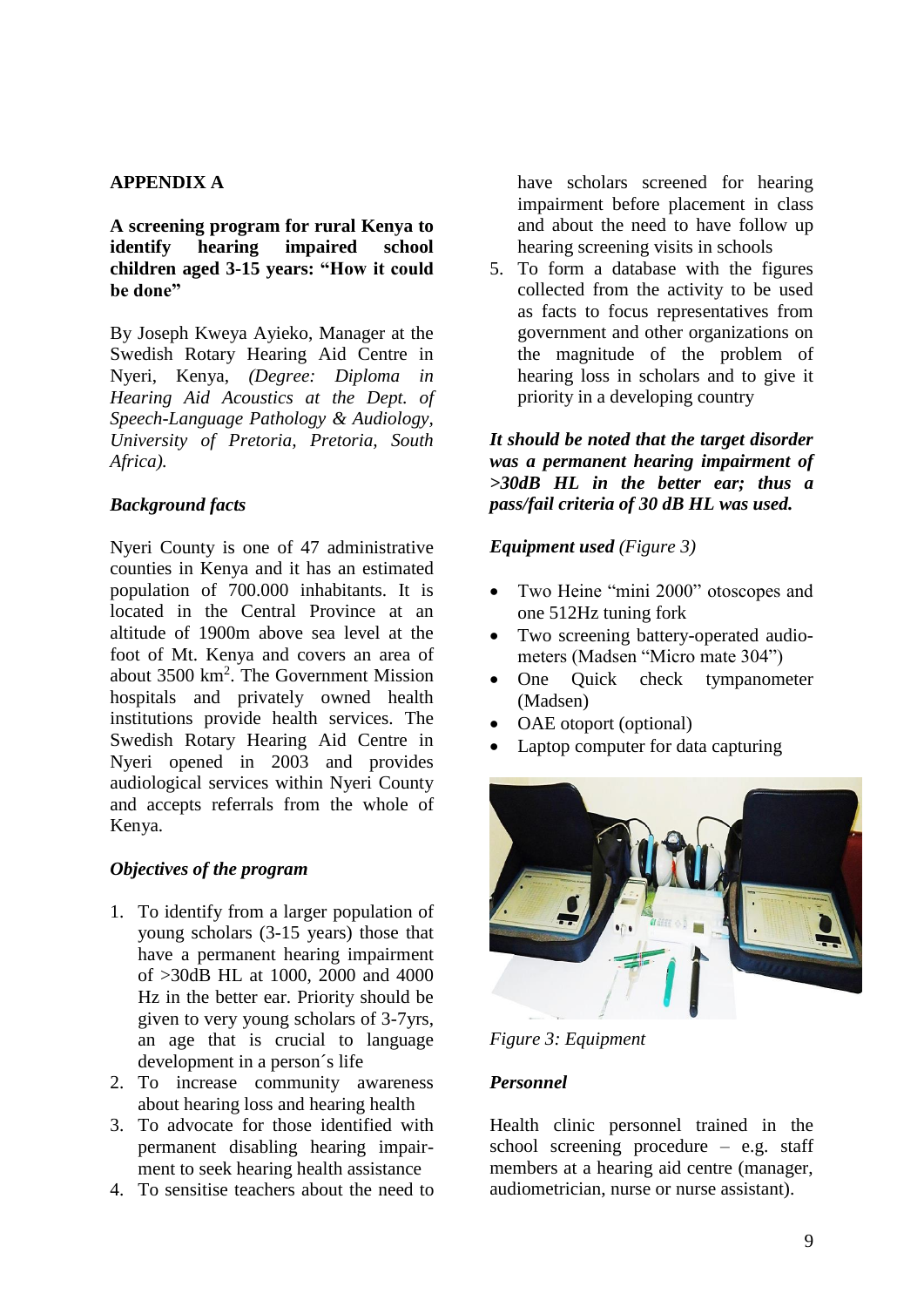#### *Annual program*

Between 25 and 32 schools (>6000 pupils) are visited each year. Some schools for the deaf are included to identify those who could benefit from hearing aids.







*Figure 4: Screening at a Kenyan school*

# *Protocols*

The head of the screening team liaises with the local education department for permission to visit the schools on the dates provided before rolling out any term based or annual program. The school administrators are informed of the screening visits at least 4 weeks before they occur to prepare the teachers, children and parents about the visits. The parents fill out a questionnaire about each child´s hearing and if there has been any previous or recent ear disease. The teachers locate and indicate children with suspected hearing loss or with difficulties following the teaching and/or concentrating in class.

# *Summary of findings*

- About 1% of those screened have sensorineural hearing loss and 1% conductive hearing loss
- Obstructing wax occurs in about 6% of ears and foreign bodies in the external ear canal in about 2% of ears
- Draining tympanic membrane perforations and dry perforations are seen in 1.3% of ears.
- Acute otitis media and otitis media with effusion are encountered in less than 1% of ears
- About 10% of pupils are referred to hospital for further ENT examination (8.5%) or conventional hearing tests (1.5%)